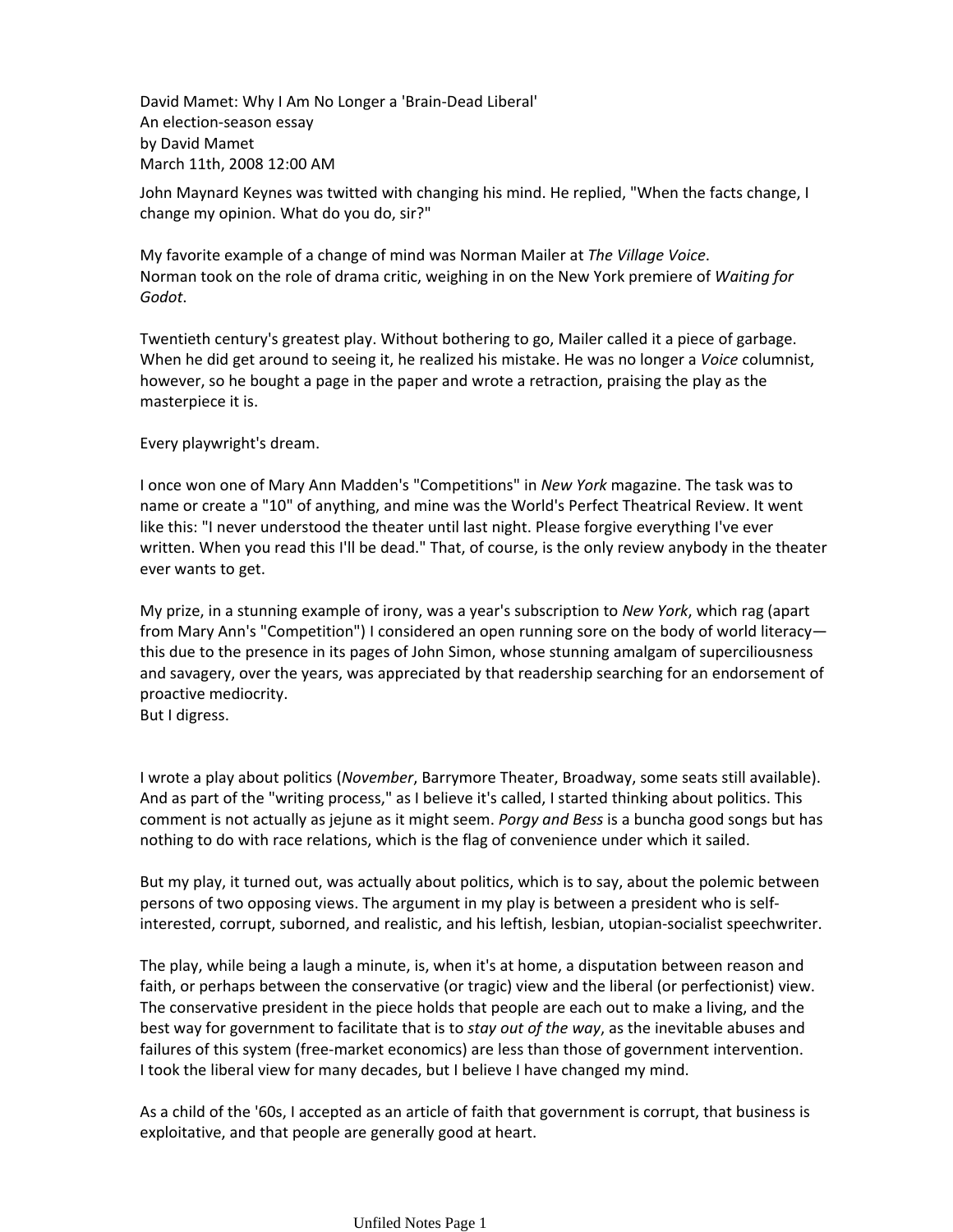These cherished precepts had, over the years, become ingrained as increasingly impracticable prejudices. Why do I say impracticable? Because although I still held these beliefs, I no longer applied them in my life. How do I know? My wife informed me. We were riding along and listening to NPR. I felt my facial muscles tightening, and the words beginning to form in my mind: *Shut the fuck up.* "?" she prompted. And her terse, elegant summation, as always, awakened me to a deeper truth: I had been listening to NPR and reading various organs of national opinion for years, wonder and rage contending for pride of place. Further: I found I had been—rather charmingly, I thought—referring to myself for years as "a brain‐dead liberal," and to NPR as "National Palestinian Radio."

This is, to me, the synthesis of this worldview with which I now found myself disenchanted: that everything is always wrong.

But in my life, a brief review revealed, everything was not always wrong, and neither was nor is always wrong in the community in which I live, or in my country. Further, it was not always wrong in previous communities in which I lived, and among the various and mobile classes of which I was at various times a part.

And, I wondered, how could I have spent decades thinking that I thought everything was always wrong *at the same time* that I thought I thought that people were basically good at heart? Which was it? I began to question what I actually thought and found that I do not think that people are basically good at heart; indeed, that view of human nature has both prompted and informed my writing for the last 40 years. I think that people, in circumstances of stress, can behave like swine, and that this, indeed, is not only a fit subject, but the only subject, of drama.

I'd observed that lust, greed, envy, sloth, and their pals are giving the world a good run for its money, but that nonetheless, people in general seem to get from day to day; and that we in the United States get from day to day under rather wonderful and privileged circumstances—that we are not and never have been the villains that some of the world and some of our citizens make us out to be, but that we are a confection of normal (greedy, lustful, duplicitous, corrupt, inspired—in short, human) individuals living under a spectacularly effective compact called the Constitution, and lucky to get it.

For the Constitution, rather than suggesting that all behave in a godlike manner, recognizes that, to the contrary, people are swine and will take any opportunity to subvert any agreement in order to pursue what they consider to be their proper interests.

To that end, the Constitution separates the power of the state into those three branches which are for most of us (I include myself) the only thing we remember from 12 years of schooling. The Constitution, written by men with some experience of actual government, assumes that the chief executive will work to be king, the Parliament will scheme to sell off the silverware, and the judiciary will consider itself Olympian and do everything it can to much improve (destroy) the work of the other two branches. So the Constitution pits them against each other, in the attempt not to achieve stasis, but rather to allow for the constant corrections necessary to prevent one branch from getting too much power for too long.

Rather brilliant. For, in the abstract, we may envision an Olympian perfection of perfect beings in Washington doing the business of their employers, the people, but any of us who has ever been at a zoning meeting with our property at stake is aware of the urge to cut through all the pernicious bullshit and go straight to firearms.

I found not only that I didn't trust the current government (that, to me, was no surprise), but that an impartial review revealed that the faults of this president—whom I, a good liberal, considered a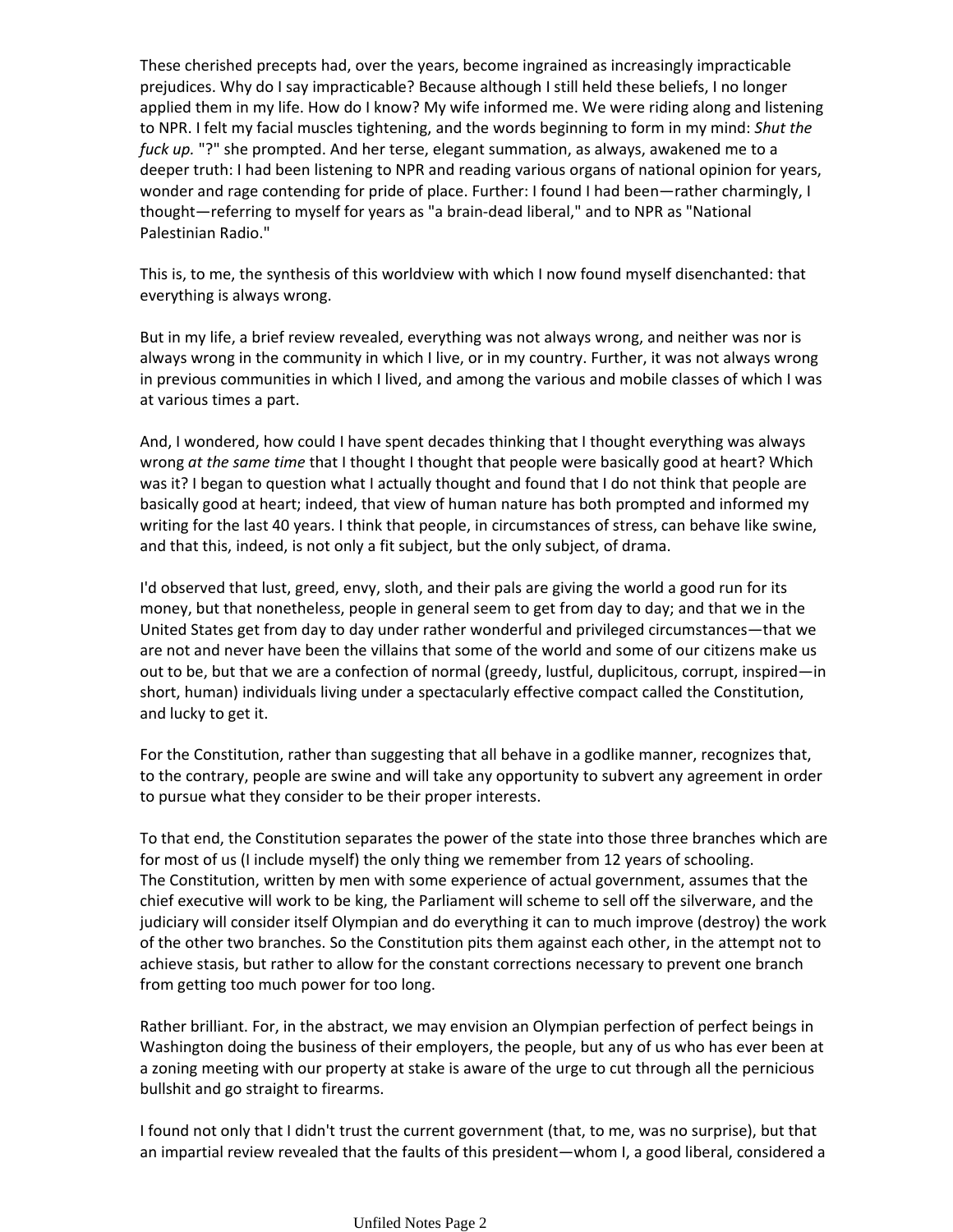monster—were little different from those of a president whom I revered.

Bush got us into Iraq, JFK into Vietnam. Bush stole the election in Florida; Kennedy stole his in Chicago. Bush outed a CIA agent; Kennedy left hundreds of them to die in the surf at the Bay of Pigs. Bush lied about his military service; Kennedy accepted a Pulitzer Prize for a book written by Ted Sorenson. Bush was in bed with the Saudis, Kennedy with the Mafia. Oh.

And I began to question my hatred for "the Corporations"—the hatred of which, I found, was but the flip side of my hunger for those goods and services they provide and without which we could not live.

And I began to question my distrust of the "Bad, Bad Military" of my youth, which, I saw, was then and is now made up of those men and women who actually risk their lives to protect the rest of us from a very hostile world. Is the military always right? No. Neither is government, nor are the corporations—they are just different signposts for the particular amalgamation of our country into separate working groups, if you will. Are these groups infallible, free from the possibility of mismanagement, corruption, or crime? No, and neither are you or I. So, taking the tragic view, the question was not "Is everything perfect?" but "How could it be better, at what cost, and according to whose definition?" Put into which form, things appeared to me to be unfolding pretty well.

Do I speak as a member of the "privileged class"? If you will—but classes in the United States are mobile, not static, which is the Marxist view. That is: Immigrants came and continue to come here penniless and can (and do) become rich; the nerd makes a trillion dollars; the single mother, penniless and ignorant of English, sends her two sons to college (my grandmother). On the other hand, the rich and the children of the rich can go belly-up; the hegemony of the railroads is appropriated by the airlines, that of the networks by the Internet; and the individual may and probably will change status more than once within his lifetime.

What about the role of government? Well, in the abstract, coming from my time and background, I thought it was a rather good thing, but tallying up the ledger in those things which affect me and in those things I observe, I am hard‐pressed to see an instance where the intervention of the government led to much beyond sorrow.

*But* if the government is not to intervene, how will we, mere human beings, work it all out? I wondered and read, and it occurred to me that I knew the answer, and here it is: We just seem to. How do I know? From experience. I referred to my own—take away the director from the staged play and what do you get? Usually a diminution of strife, a shorter rehearsal period, and a better production.

The director, generally, does not *cause* strife, but his or her presence impels the actors to direct (and manufacture) claims designed to appeal to Authority—that is, to set aside the original goal (staging a play for the audience) and indulge in politics, the purpose of which may be to gain status and influence outside the ostensible goal of the endeavor.

Strand unacquainted bus travelers in the middle of the night, and what do you get? A lot of bad drama, and a shake‐and‐bake Mayflower Compact. Each, instantly, adds what he or she can to the solution. Why? Each wants, and in fact needs, to contribute—to throw into the pot what gifts each has in order to achieve the overall goal, as well as status in the new-formed community. And so they work it out.

See also that most magnificent of schools, the jury system, where, again, each brings nothing into the room save his or her own prejudices, and, through the course of deliberation, comes not to a perfect solution, but a solution acceptable to the community—a solution the community can live